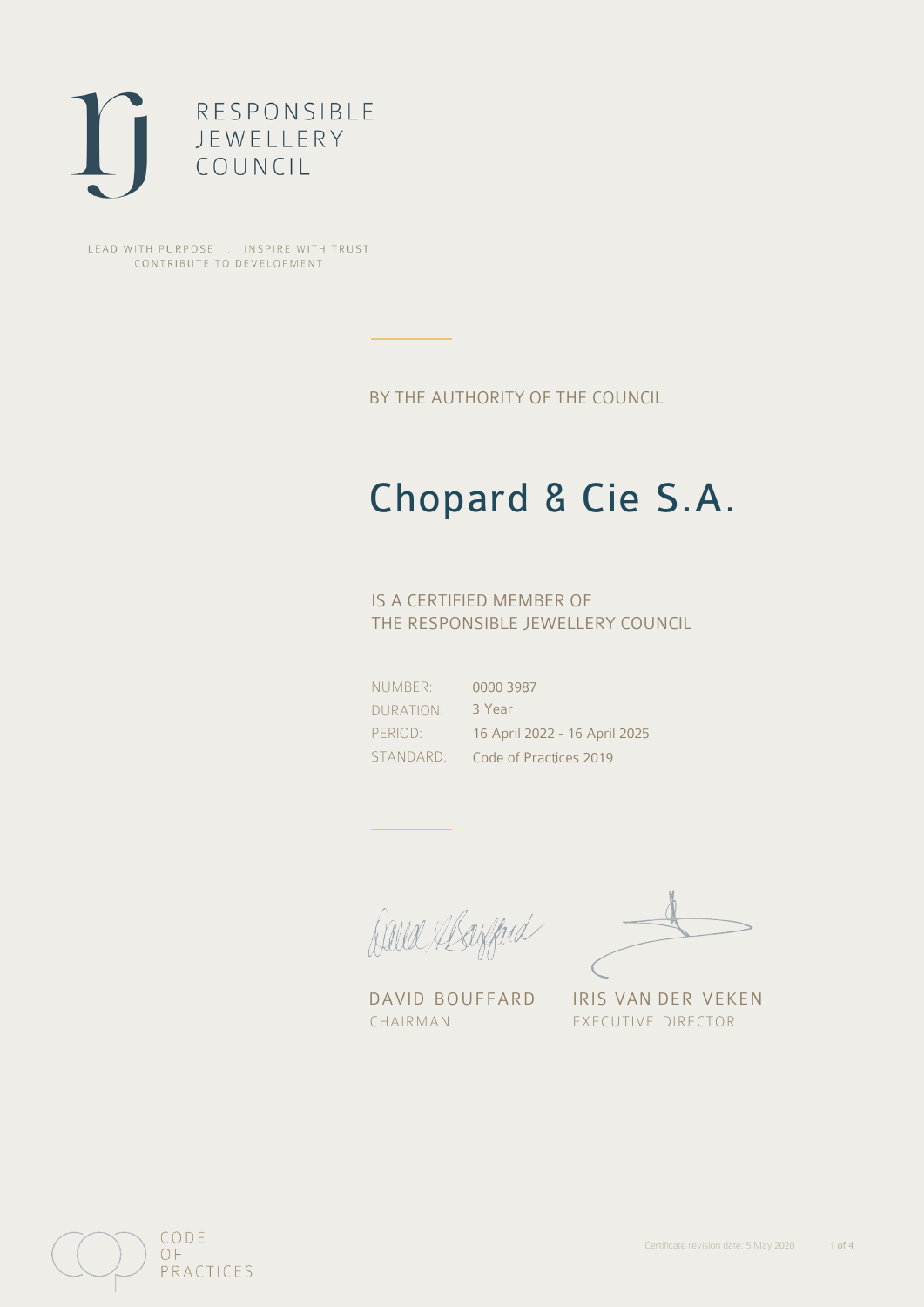

# **CERTIFICATION OVERVIEW**

| <b>MEMBERSHIP</b><br><b>FORUM</b>      | Jewellery and Watch Manufacturer and/or Wholesaler                                                                                                                                                                                                                                                                                                                                                                            |  |  |
|----------------------------------------|-------------------------------------------------------------------------------------------------------------------------------------------------------------------------------------------------------------------------------------------------------------------------------------------------------------------------------------------------------------------------------------------------------------------------------|--|--|
| <b>AUDIT</b><br><b>DATE</b>            | 11 January 2022                                                                                                                                                                                                                                                                                                                                                                                                               |  |  |
| <b>AUDIT</b><br><b>TYPE</b>            | Re-certification                                                                                                                                                                                                                                                                                                                                                                                                              |  |  |
| APPLICABLE<br><b>STANDARD</b>          | Code of Practices 2019                                                                                                                                                                                                                                                                                                                                                                                                        |  |  |
| <b>ACCREDITED</b><br><b>AUDIT FIRM</b> | <b>Mazars</b>                                                                                                                                                                                                                                                                                                                                                                                                                 |  |  |
| APPLICABLE<br><b>PROVISIONS</b>        | 1. General requirements: 1-4, except 3.2<br>2. Responsible supply chains, human rights and due<br>diligence: 5-14, except 7.3, 8, 9, 11.3, 13.3-4<br>3. Labour rights and working conditions: 15-22, except 19.3,<br>21.3<br>4. Health, Safety and Environment: 23-27, except 23.10, 27.4<br>5. Gold, Silver, PGM, diamond and coloured gemstone<br>products: 28-30, except 29.2, 30<br>6. Responsible mining: Not applicable |  |  |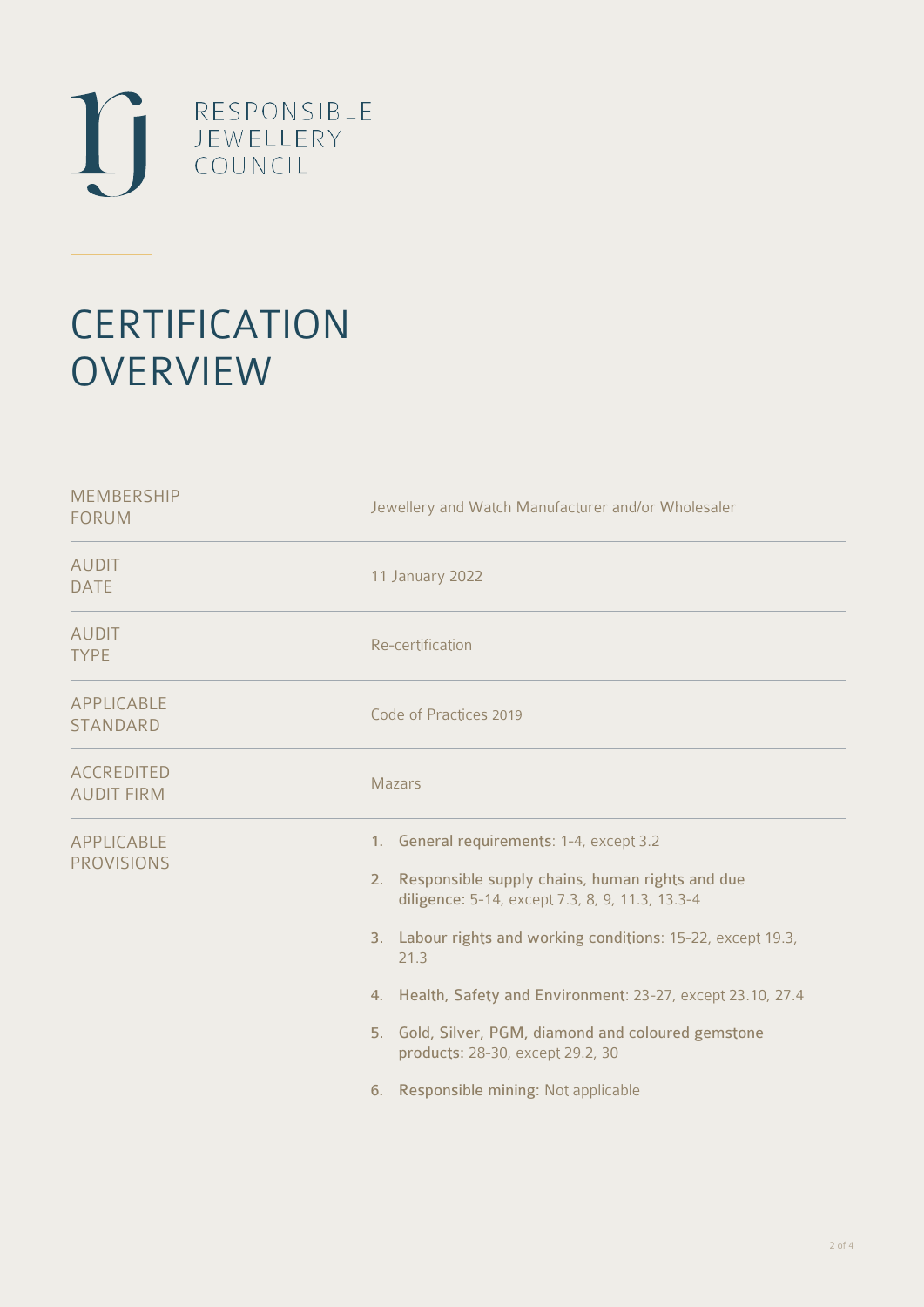| <b>PROVENANCE</b><br><b>CLAIMS</b>         | Chopard sources 100% ethical gold, from artisanal small-scale mines<br>participating in the Swiss Better Gold Association (SBGA), Fairmined<br>and Fairtrade schemes as well as from RJC Chain of Custody certified<br>refineries. Chopard has its own foundry, which enables the Maison to<br>guarantee the origin of the gold used in each of its creations. |  |
|--------------------------------------------|----------------------------------------------------------------------------------------------------------------------------------------------------------------------------------------------------------------------------------------------------------------------------------------------------------------------------------------------------------------|--|
| <b>AUDITOR STATEMENT OF</b><br>CONFORMANCE | Based on the scope and findings of the certification audit, the member<br>has demonstrated a conformance level consistent with a:                                                                                                                                                                                                                              |  |
|                                            | 3 Year Certification                                                                                                                                                                                                                                                                                                                                           |  |
| <b>NEXT AUDIT TYPE</b>                     | MID-TERM REVIEW (within 12-24 months):                                                                                                                                                                                                                                                                                                                         |  |
|                                            | A. Mid-term review NOT required due to:                                                                                                                                                                                                                                                                                                                        |  |
|                                            | No anticipated changes to the certification scope during the<br>certification period                                                                                                                                                                                                                                                                           |  |
|                                            | 3 or less minor non-conformances with critical provisions or in<br>general identified by the audit (not covered by parallel audits<br>for schemes identified as equivalent to RJC's) for an individual<br>member in the mining sector or a non-mining sector member                                                                                            |  |
|                                            | <25 full time equivalent personnel                                                                                                                                                                                                                                                                                                                             |  |
|                                            | Low risk of non-conformances due to management controls                                                                                                                                                                                                                                                                                                        |  |
|                                            | Existence of parallel audits for schemes recognised by RJC                                                                                                                                                                                                                                                                                                     |  |
|                                            | Strong internal controls ensuring effective review and closure<br>of corrective actions for non-conformances                                                                                                                                                                                                                                                   |  |
|                                            |                                                                                                                                                                                                                                                                                                                                                                |  |
|                                            | B. Mid-term review (desktop only) required due to:                                                                                                                                                                                                                                                                                                             |  |
|                                            | No impact on conformance levels from any changes to the<br>certification scope                                                                                                                                                                                                                                                                                 |  |
|                                            | 5 or less minor non-conformances with critical provisions or in<br>general identified by the audit (not covered by parallel audits<br>for schemes identified as equivalent to RJC's) for an individual<br>member in the mining sector or a non-mining sector member                                                                                            |  |
|                                            | Possibility of remote verification of actions                                                                                                                                                                                                                                                                                                                  |  |
|                                            | No risk to critical provisions                                                                                                                                                                                                                                                                                                                                 |  |